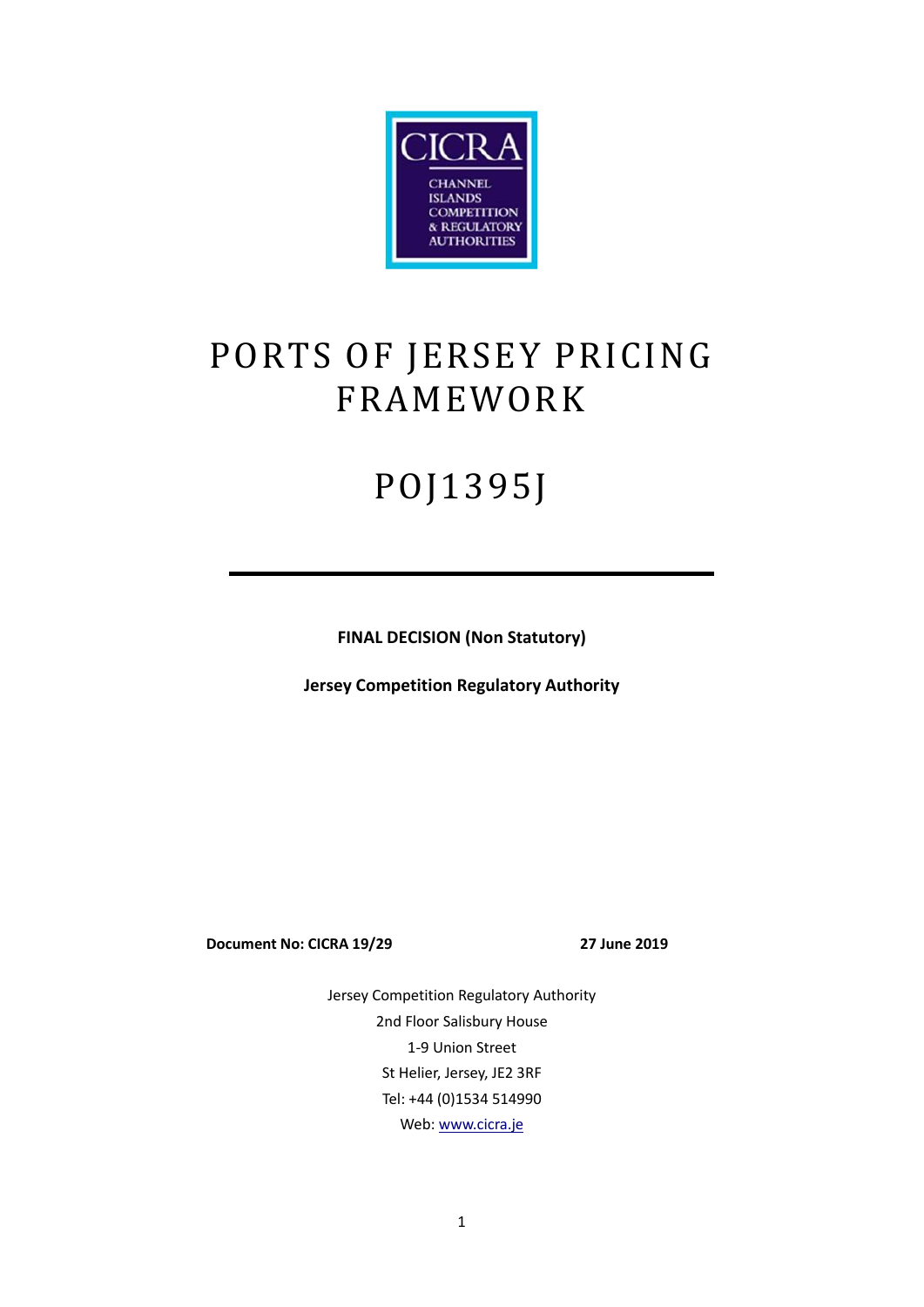#### CONTENTS

| 1. |  |
|----|--|
|    |  |
| 3. |  |
|    |  |
| 4. |  |
|    |  |
|    |  |
|    |  |
|    |  |
| 5. |  |
| 6. |  |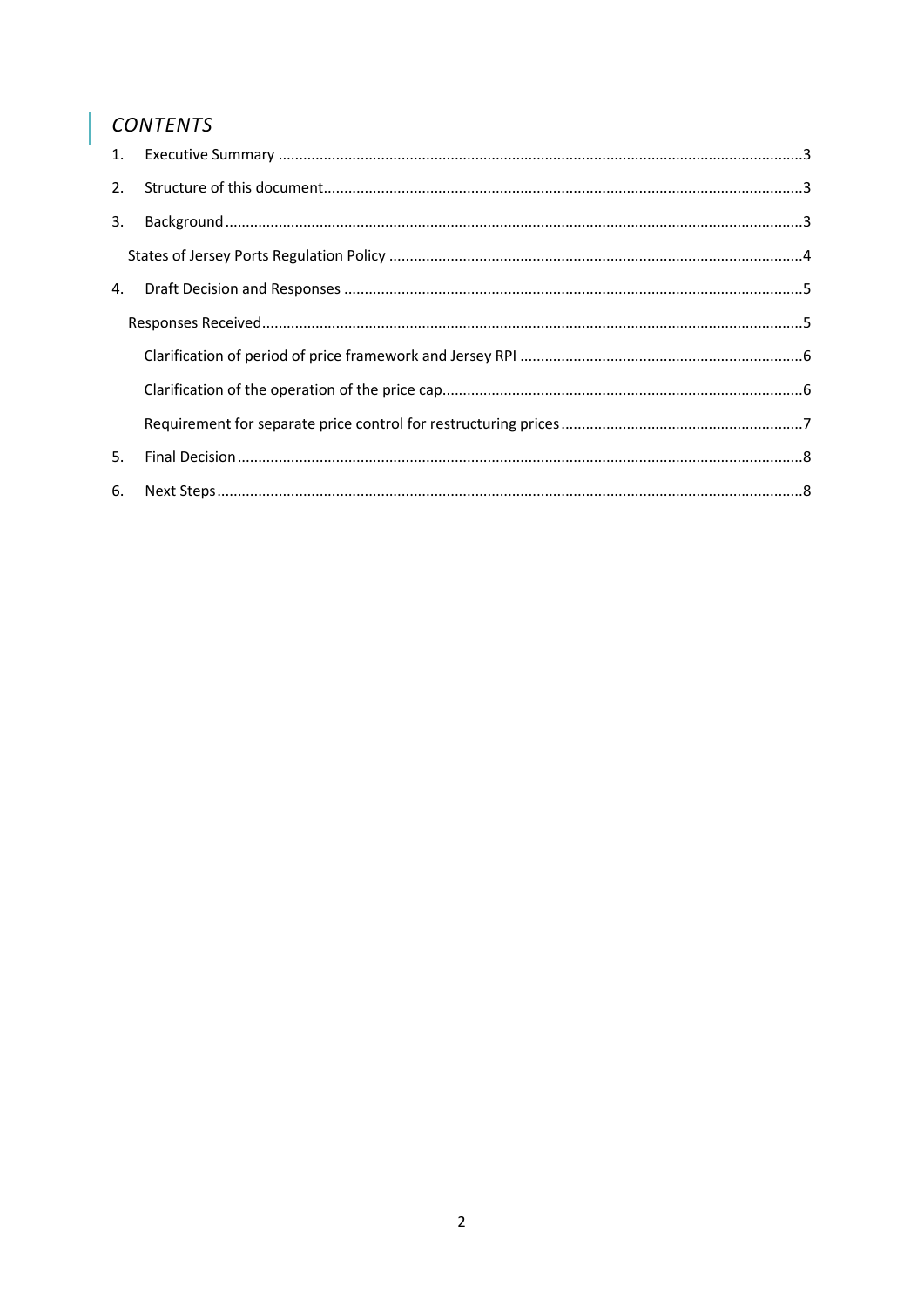# 1. EXECUTIVE SUMMARY

- 1.1 The Jersey Competition Regulatory Authority (the **Authority**)<sup>1</sup> is issuing this Final Decision closing the non-statutory consultation process on the proposal to allow Ports of Jersey Limited (**PoJL**) to increase prices for services where it has been found dominant (**Regulated Prices**) annually throughout a five year price control period by a maximum of Jersey RPI +1% applied to each charge to customers.
- 1.2 In order to report on the performance of the business as whole, PoJL will also manage total revenue on a 'single till' basis within 5% 'tramlines', both positive and negative. Should revenues fall outside these tramlines, PoJL will agree a corrective course of action with the Authority.
- 1.3 This control will be monitored on an annual basis with a review commencing in year 3 to allow for any adjustment to be made for a second five year control. Should any tariff restructuring be proposed within the framework which would bring prices above the price cap, these will be subject to the Authority's normal statutory process outlined in Article 23 of the *Air and Sea Ports (Incorporation) (Jersey) Law 2015* (the **Law**).
- 1.4 This Final Decision paper sets out the non-statutory decision of the Authority. In due course, the Authority will issue an Initial Notice of its intention to issue a Direction to PoJL.

### 2. STRUCTURE OF THIS DOCUMENT

- 2.1 This document sets out the conclusions which the Authority has reached, having taken full account of information gathered for CICRA 19/05 – Ports of Jersey Long-term Pricing Framework, the Ports of Jersey Pricing Submission 2020-2024 received on 9 April 2019 and responses to the Draft Decision of 24 April 2019.
- 2.2 The document is structured as follows:

| Section 3 | Outlines the background and legislative basis for this Decision                              |
|-----------|----------------------------------------------------------------------------------------------|
| Section 4 | Sets out responses to the Draft Decision and the Authority's responses to those<br>responses |
| Section 5 | <b>Contains the Final Decision</b>                                                           |
| Section 6 | Sets out the next steps                                                                      |

## 3. BACKGROUND

<u>.</u>

3.1 Port operations are regulated in Jersey by way of the *Ports of Jersey (Incorporation) (Jersey) Law 2015* (the **Law**). In general terms, the aim of such regulation is to protect users of port operation

<sup>&</sup>lt;sup>1</sup> The Jersey Competition Regulatory Authority (JCRA) and Guernsey Competition and Regulatory Authority (GCRA) coordinate their activities in the Channel Islands. However, for the purposes of this document, the Authority refers to the JCRA only as the Decision relates to Jersey only.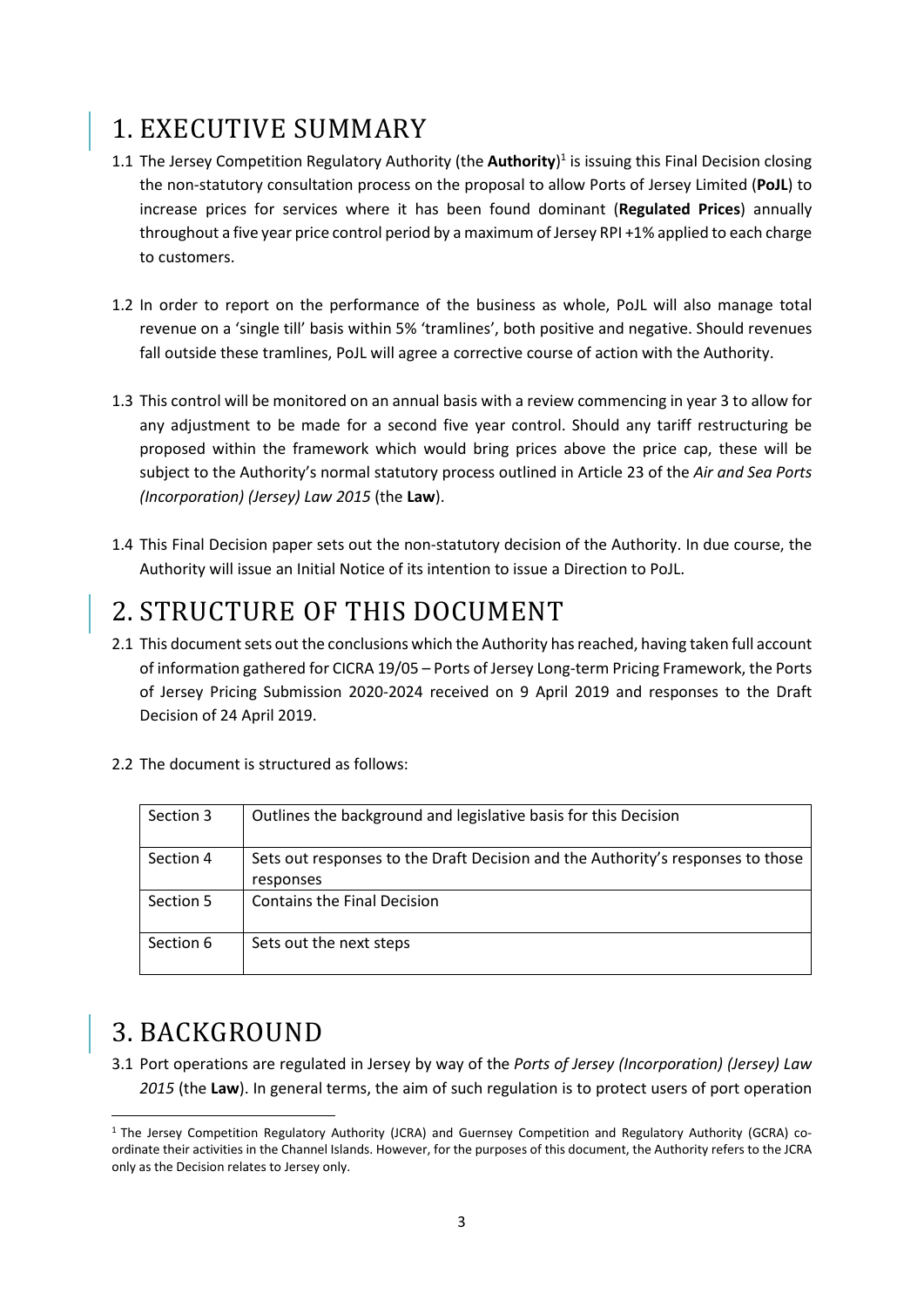services (**Port Users**) from the risk of abuse of any dominant position in the provision of such services.

- 3.2 Port operations (**Port Operations**) are defined in Article 2 of the Law and Article 7 provides that, subject to certain exceptions, no person may carry out port operations in Jersey unless they hold a licence issued by the Authority. The primary duty of the Authority is **to best to protect and further the interests of users of port operations, in the short and long term, and to do so where appropriate by promoting competition in the provision of port operations**.
- 3.3 Article 15(1)(i) of the Law provides that the licence issued by the Authority may contain conditions relating to the level of prices, premiums and discounts which may be charged or allowed by a licensee having a dominant position in the conduct of port operations.
- 3.4 The PoJL Port Operations Licence<sup>2</sup> (the Licence) contains conditions in respect of price regulated services. Licence Condition 22.2 provides that the JCRA may determine the maximum level of charges the Licensee may apply for port operations within a relevant market in which the Licensee has been found to be dominant.
- 3.5 PoJL has been found to be dominant in the provision of certain services<sup>3</sup> relating to:
	- (i) Airport operation services (excluding private users)
	- (ii) Airport operation services to private users
	- (iii) Commercial sea port operation services
	- (iv) Sea port operation services to marine leisure port users
- 3.6 In September 2018, the Authority began the process to introduce a long term pricing framework for PoJL by issuing a Call for Information, seeking the views of interested parties about the assumptions proposed by PoJL to underpin a pricing framework. These assumptions were finalised in CICRA 19/05 of 18 February 2019<sup>4</sup> (the Assumptions Decision).

# States of Jersey Ports Regulation Policy

- 3.7 In 2015, the Jersey Regulatory and Competition Framework Review<sup>5</sup> recommended that government should develop a clear policy for each of the sectors regulated by the Authority, including its policy for promoting competition or direct regulation.
- 3.8 In March 2019, the Office of the Comptroller and Auditor General published a follow up to its Report into 'The States as Shareholder'<sup>6</sup>. This follow up report recommends that the development of Ports Regulation Policy is prioritised by the States of Jersey.

<u>.</u>

<sup>2</sup> https://www.cicra.gg/licences-in-issue/ports-of-jersey-ltd/

<sup>3</sup> https://www.cicra.gg/cases/2016/poj1204j-ports-of-jersey-significant-market-power-smp-dominancedesignation/poj1204j-final-notice-ports-of-jersey-assessment-of-market-power/

<sup>4</sup> https://www.cicra.gg/cases/2018/poj1395j-ports-of-jersey-long-term-pricing-framework/poj1395jports-of-jersey-long-term-pricing-framework-assumptions-decision/

<sup>5</sup> https://www.gov.je/Government/Pages/StatesReports.aspx?ReportID=1744

<sup>6</sup> https://www.jerseyauditoffice.je/wp-content/uploads/2019/03/States-as-Shareholder-Follow-up-Report.pdf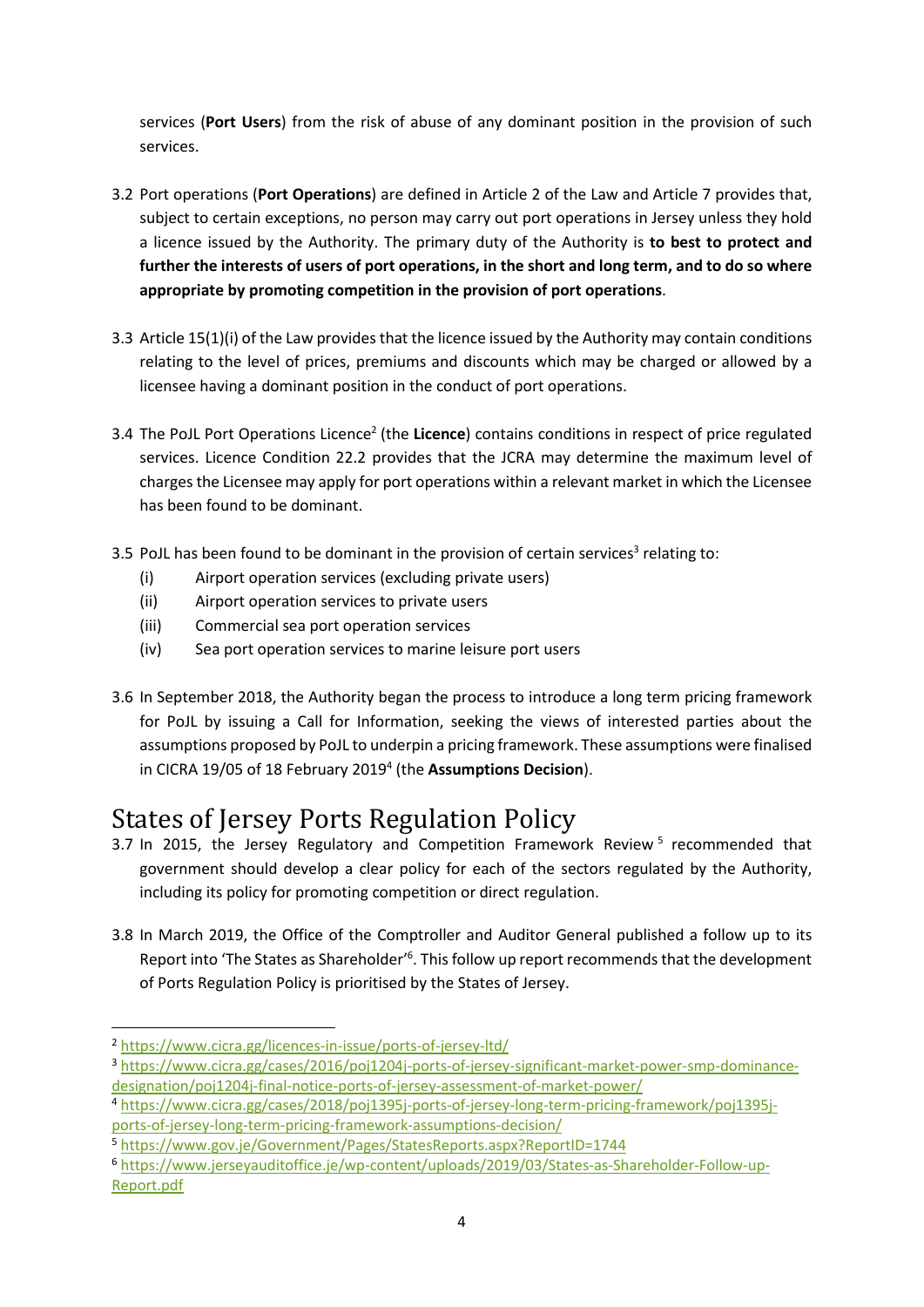3.9 In the absence of such a policy, guidance has been taken from the primary objective of incorporation included in the Case for Incorporation<sup>7</sup>, and the Assumptions Decision, including the States of Jersey response<sup>8</sup> to the consultation. In summary:

*To enable PoJL to continue to be the provider of essential public services to Jersey but to do so in a commercial and self-sustainable manner that will both enhance services for customers and remove the significant future financial burden to the States.* 

# 4. DRAFT DECISION AND RESPONSES

4.1 The Authority has considered in full the responses to the Draft Decision.

- 4.2 The Draft Decision of the Authority was:
	- (i) PoJL regulated prices for individual products be allowed to increase annually throughout the 5 year price control period by a maximum of Jersey RPI +1%.
	- (ii) Should PoJL restructure its prices for individual products within that allowance in a way that would increase any individual prices above that maximum amount, the relevant basket of products and services will be considered by the Authority as a new price control submission, carved out of this framework, and subject to statutory process.
	- (iii) PoJL will aim to manage cumulative revenues, calculated on a single till basis (i.e. both regulated and non-regulated revenue), in line with that cumulative forecast but within 'tramlines' recognising a 5% tolerance (both positive and negative).
	- (iv) Should PoJL revenue fall outside these tramlines (either positively or negatively) PoJL will agree a corrective course of action with the Authority. Where additional revenue, above the tramlines, has been generated, the expectation would be that future price increases would be lowered, subject to understanding the drivers for the disparity were caused by a structural or one-off shift. A similar principle would apply in the event of a less favourable outturn.
	- (v) This control will be formally monitored on an annual basis with a full review at year 3 to allow for any adjustment to be made for a second five year control.

### Responses Received

4.3 A confidential response was received from a commercial user which accepted the draft decision<sup>9</sup>.

4.4 A response was also received from a local boat owner expressing the view that pricing needs to be compared with services, that services and standards have been declining and this should be

<u>.</u>

<sup>7</sup> https://www.gov.je/Government/Consultations/Pages/PortsIncorporation.aspx

<sup>8</sup> https://www.cicra.gg/cases/2018/poj1395j-ports-of-jersey-long-term-pricing-framework/poj1395jports-of-jersey-long-term-pricing-framework-assumptions-decision/

<sup>&</sup>lt;sup>9</sup> [Response redacted]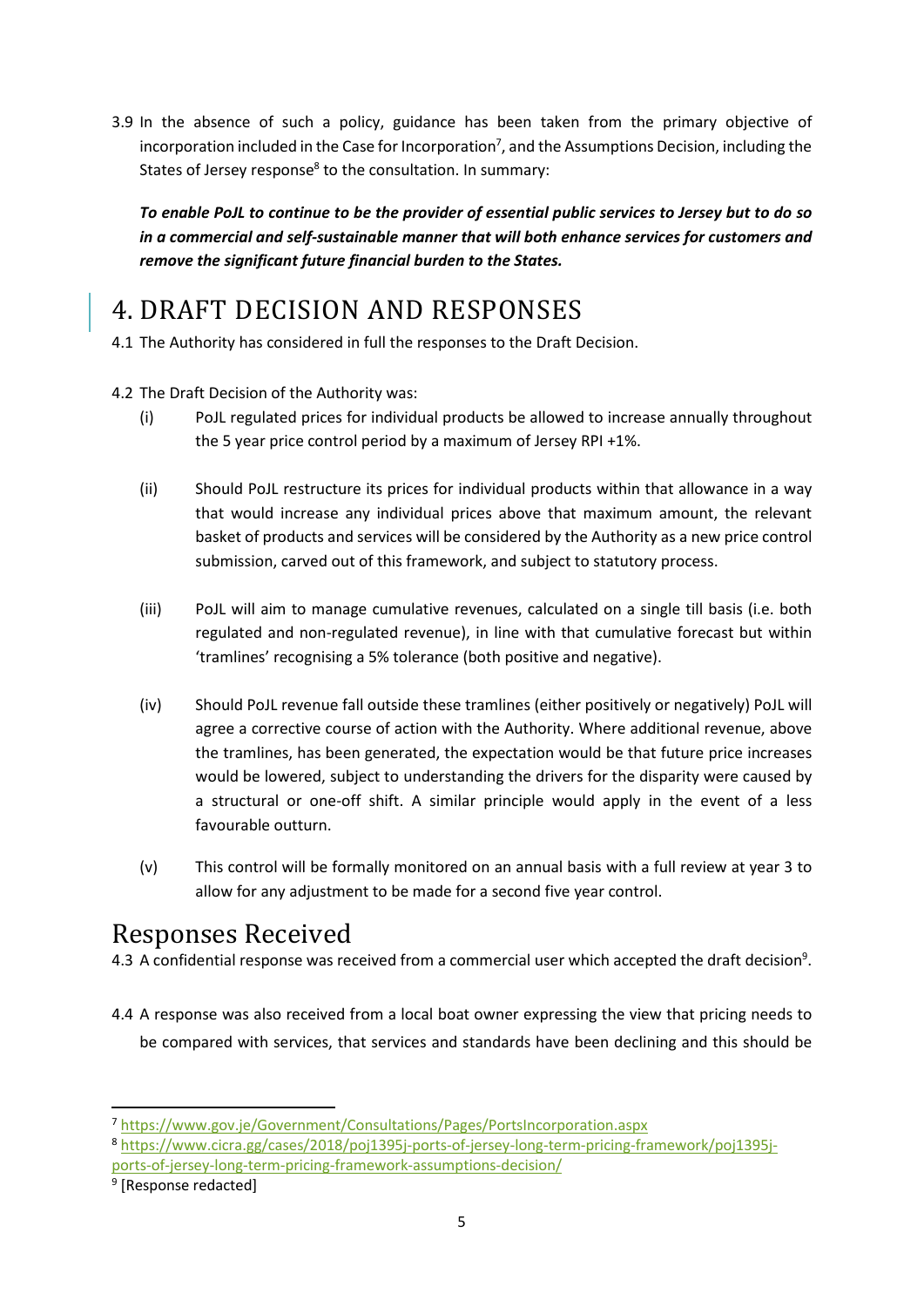taken into account when prices are set. The response is attached at Annex 1. It does not directly relate to the proposed pricing framework.

- 4.5 PoJL provided a response to the Draft Decision which is attached at Annex 2. The response refers to the following points which are considered in more detail below:
	- (i) Clarification of period of price control framework and Jersey RPI
	- (ii) Clarification of the operation of the price cap
	- (iii) Requirement for separate price control for restructuring prices
	- (iv) Requirement for PoJL to manage cumulative revenues

#### CLARIFICATION OF PERIOD OF PRICE FRAMEWORK AND JERSEY RPI

- 4.6 In its response, PoJL propose that pricing framework operates from January 2020 until December 2024, and that the annual price cap should operate on a calendar year basis. PoJL also proposed that the RPI figure to be used should be the annual increase in the third quarter Jersey Retail Price Index, being the most recent figure published before the end of the calendar year.
- 4.7 The Authority agrees with these points of clarification from PoJL.

#### CLARIFICATION OF THE OPERATION OF THE PRICE CAP

4.8 PoJL propose that the price cap operates on a pro-rata and cumulative basis, as follows:

- *(i) A pro-rata basis means that a price increase later in the year (for which customers only have to pay the higher prices for part of the year) are calculated on an average basis across the year (based on the number of days at the lower and higher prices) to confirm their compliance with the price cap. This would also apply to the average price in the previous year that the price rise is being compared to.*
- (ii) *A cumulative increase means that if PoJL does not use some or all of their allowed price increase in one year, they can carry the allowance over to subsequent years. This is important because unlike many other regulated services, if there is a downturn in its market, PoJL may not be able to increase prices without losing volume. If they are unable to recover the revenue loss when demand picks up in subsequent years, they may not be able to generate sufficient cash to finance their activities. This will also make the operation of the price cap consistent with the operation of the tramlines which are on a cumulative basis.*
- 4.9 The Authority agrees with the clarification that the price used as the basis for the allowed increase should be the average price for the relevant year. The Authority also agrees with the proposal to allow allowable price increases to be carried forward on a cumulative basis. Neither of these proposals would result in any additional price increases for customers above the allowed price cap over the five year price control period.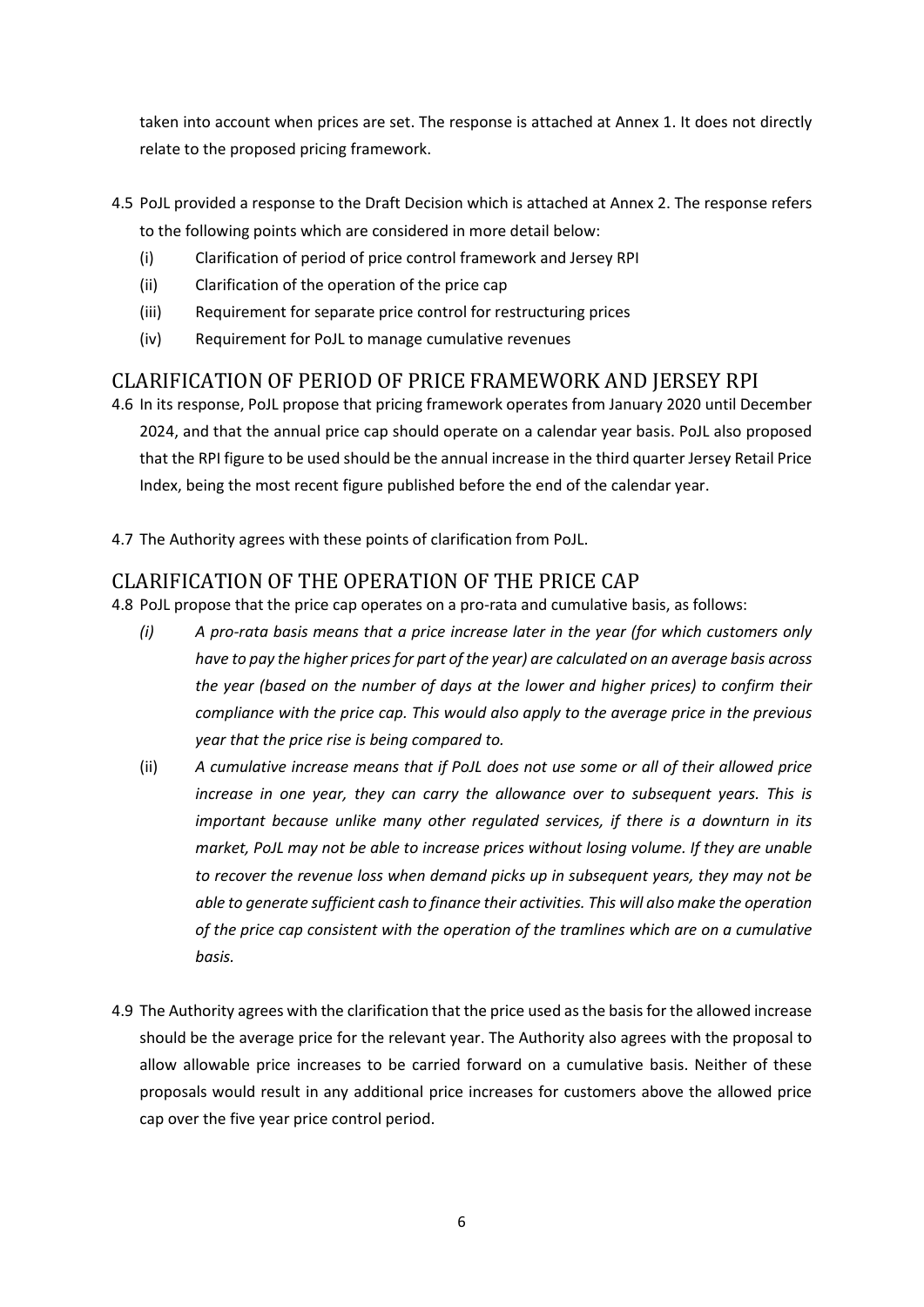#### REQUIREMENT FOR SEPARATE PRICE CONTROL FOR RESTRUCTURING PRICES

- *4.10* In its response, PoJL states: '*it would be proportionate and pragmatic to avoid the need for a separate price control in certain specific circumstances, and to take into account any customer consultation that PoJL has carried out. Examples might include:* 
	- *Price rises for products with a de minimis annual revenue of £20,000 per year, where the extra cost of a separate price control would outweigh the benefits of extra regulatory oversight*
	- *Products that are part of a suite of products that are typically purchased together and where the average price increase is less than the RPI +1% cap, but where rebalancing of prices within that suite of services means that the price of one service exceeds the cap*
	- *Price changes (increase or decreases) that are a result of changes to GST or similar factors that are outside of PoJL's control should be excluded*
	- *Items where prices are rounded to make charging more convenient for customers. For example marina electricity charges are currently charged at £2.50 / £3.50 per day depending on the length of boat, might be increased to £3.00 / £4.00 with an offsetting reduction in other charges, rather than increasing them to say £2.67 and £3.74 which might be the maximum allowed by an RPI +1% but would be awkward to work with*
	- *Products where the cost of provision exceeds the price and therefore to charge at below cost might be considered in breach of Licence Condition 22.3, or other prices that might otherwise be considered in breach of Licence Condition 22.3.'*
- 4.11 At this stage in the development of price regulation for port operations, the Authority does not believe it would be appropriate to exclude certain categories of prices from the control as proposed. There is insufficient information currently available to assess the impact of any such exemption, for example prices for products with a de minimis annual revenue. Likewise, without defining and understanding the nature of products purchased together, it is not possible to come to a conclusion whether these could be treated in a different way to the rest of the price control.
- 4.12 For prices which are rounded for convenience, rather than excluding such prices from the price control and, in the example provided permit a 20% price increase for electricity, these prices could better be treated cumulatively, as described above, noting that the permitted price increase is a maximum allowable increase rather than a fixed amount. The price cap will apply to prices excluding GST, so will be unaffected by any changes in the rate.
- 4.13 The final category of prices, where the cost of provision may exceed the price, would be better dealt with a separate price control as consideration would be needed into how the cost of provision has been calculated.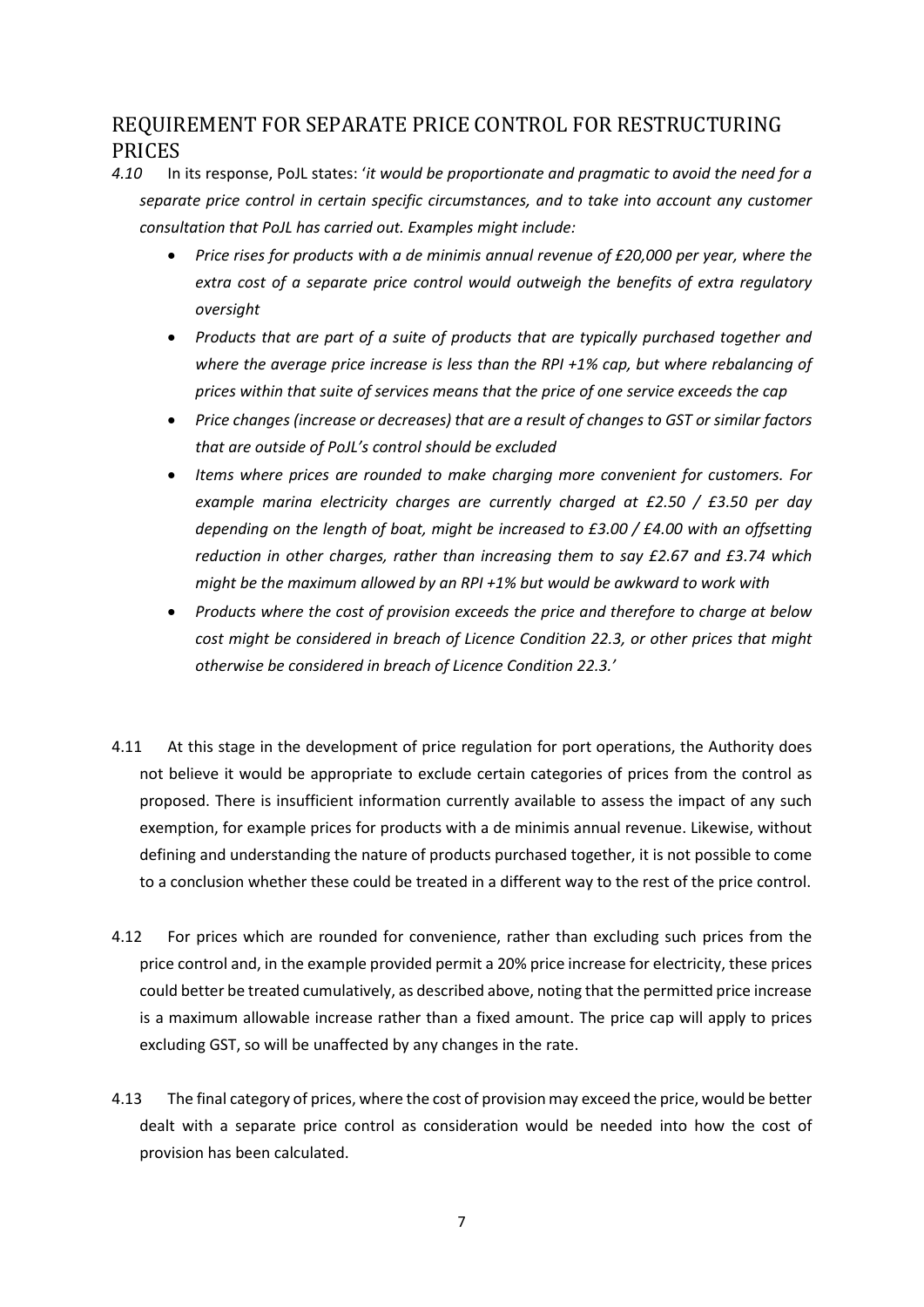4.14 In order to deal with all these types of questions and principles to be applied, at least for the first price control framework, it would seem clearer to consider the charges in question as part of a new price control, carved out of this framework, as described in (ii) of the proposed price control. It seems unlikely that such changes would arise particularly frequently, and might better be resolved on an annual basis as part of any general price review.

## 5. FINAL DECISION

- 5.1 For the reasons set out in this document, the Authority now intends to issue an Initial Notice giving notice of its intention to direct PoJL under Condition 22.2 of its licence as follows:
	- 1. Prices for products and services where it has been determined that PoJL holds a dominant position for port operations be allowed to increase annually throughout the five year price control period by a maximum of Jersey RPI +1% (September). This may be managed on a cumulative and pro rata basis across the five year period.
	- 2. PoJL will manage total revenues (i.e. both regulated and non-regulated revenue), calculated on a single till basis, in line with that cumulative forecast but within 'tramlines' recognising a 5% tolerance (both positive and negative).
	- 3. This control will be formally monitored on an annual basis with a full review at year three to allow for any adjustment to be made for a second five year control
- 5.2 Should PoJL need to restructure its prices outside this framework, this should follow the process outlined in Licence Condition 22 and 23, with a new determination being required under Licence Condition 22.2. The nature of any such determination and the process required to achieve this will depend on the nature and scale of the proposed changes, however will not this current process to be re-run. Any new determination for a particular product(s) or services(s) could take it out of this framework.
- 5.3 Should PoJL revenue fall outside these tramlines (either positively or negatively) PoJL will agree a corrective course of action with the Authority. Where additional revenue, above the tramlines, has been generated, the expectation would be that future price increases would be lowered, subject to understanding the drivers for the disparity were caused by a structural or one-off shift. A similar principle would apply in the event of a less favourable outturn.

### 6. NEXT STEPS

6.1 The Authority will now progress to its statutory Initial Notice, following the process outlined in Article 23 of the Law. This will give notice to PoJL of the regulatory function which the Authority intends to exercise.